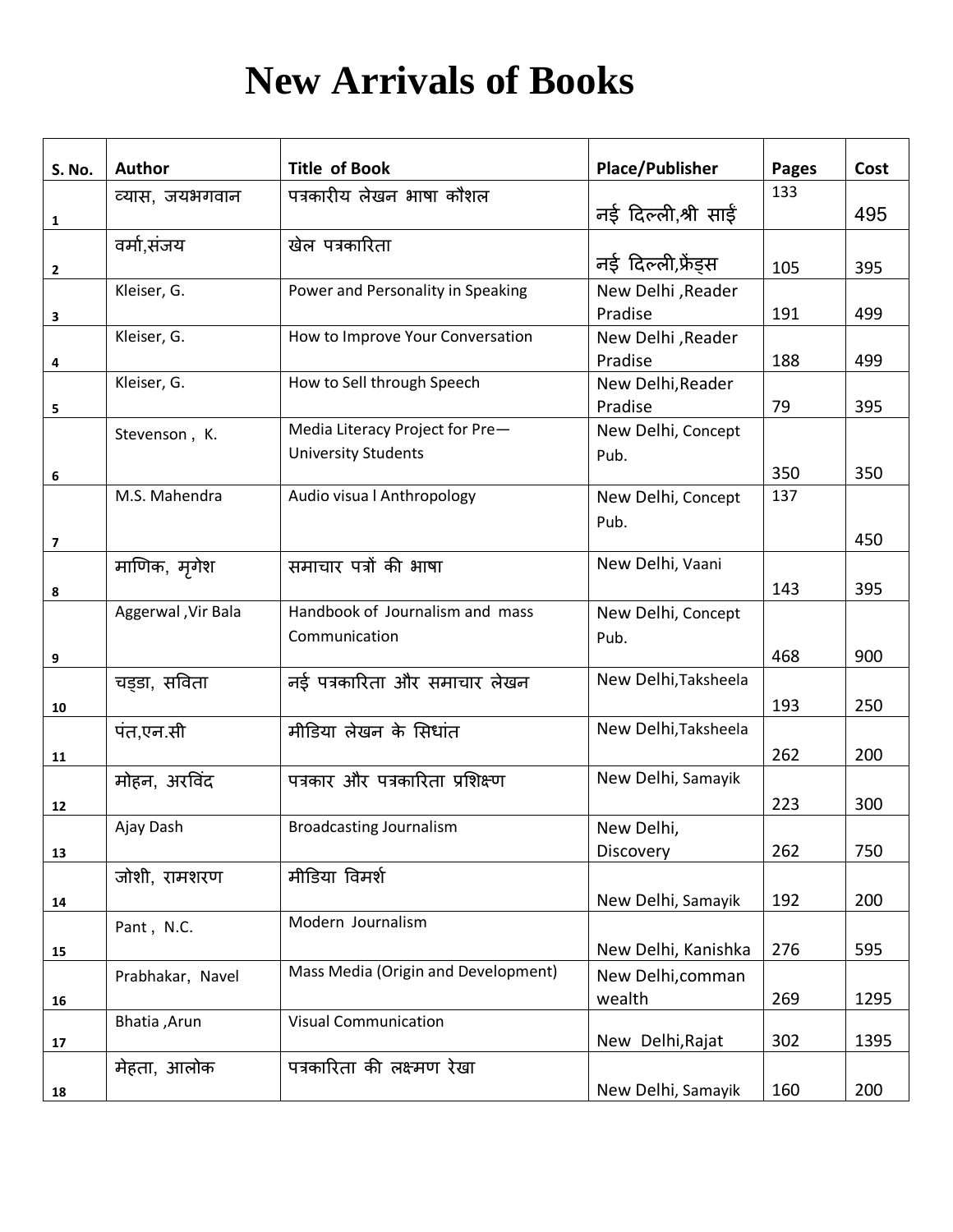## **New Arrivals of Books**

|    | Bhatia, Arun         | Impact of Internet of Journalism          |                                          |      |      |
|----|----------------------|-------------------------------------------|------------------------------------------|------|------|
| 19 |                      |                                           | New Delhi, Akansha                       | 269  | 700  |
|    | सिंग, निशांत         | विज्ञापन प्रबन्ध                          |                                          |      |      |
| 20 |                      |                                           | New Delhi, Omega                         | 156  | 500  |
|    | कश्यप, आलोक          | ग्रामीण जन चेतना में संचार माध्यम         |                                          |      |      |
| 21 |                      |                                           | New Delhi, Omega                         | 203  | 575  |
|    | Sharma , Seema       | Journalism Communication Management       |                                          |      |      |
| 22 |                      |                                           | New Delhi, Anmol                         | 399  | 700  |
|    | Guha, Biswajeet      | Science And Technology in mass            |                                          |      |      |
|    |                      | communication                             |                                          |      |      |
| 23 | Sarkar, N.N.         | Art and Print Production                  | New Delhi, Kanishka<br>New Delhi, Oxford | 346  | 900  |
|    |                      |                                           | Uni.Press                                | 515  | 550  |
| 24 | प्रेम चंद            | कर्मभूमि                                  |                                          |      |      |
| 25 |                      |                                           | New Delhi, Prabhat                       | 334  | 250  |
|    | प्रेम चंद            | रंगभूमि                                   | New Delhi, Gyan                          |      |      |
| 26 |                      |                                           | Vigyan                                   | 536  | 700  |
|    | Jain, Subhash        | <b>International Marketing Management</b> |                                          |      |      |
| 27 |                      |                                           | New Delhi, CBS                           | 758  | 300  |
|    | Ghai, K.K.           | <b>Business Ethics</b>                    |                                          |      |      |
| 28 |                      |                                           | New Delhi, Kalyani                       | 181  | 165  |
| 29 | Garg, Ashu K.        | <b>International Marketing</b>            | Ludhiyana , Kalyani                      | 203  | 150  |
|    | Editorial.Board      | Self Letter drafting Course               |                                          |      |      |
| 30 |                      |                                           | New Delhi, P.M                           | 319  | 170  |
|    | Himanshu and Mishra, | Official Correspondence                   |                                          |      |      |
|    | Seema                |                                           |                                          |      |      |
| 31 |                      |                                           | Delhi, S.R                               | 144  | 75   |
|    | दत्त,गौरव            | भारतीय अर्थव्यवस्था                       |                                          | 1085 | 790  |
| 32 |                      |                                           | New Delhi, S.chand                       |      |      |
|    | अरुण कुमार           | आधुनिक समान्य मनौविज्ञान                  | Patna, Moti<br>lal, Banarsi dass         | 570  | 395  |
| 33 | लक्ष्मीकांत          | भारत की राजव्यवस्था                       | Chennai, Mc Graw                         |      |      |
|    |                      |                                           | hill                                     | 74.5 | 700  |
| 34 | Lekhi, R.K           | <b>Public Finance</b>                     |                                          |      |      |
| 35 |                      |                                           | New Delhi, Kalyani                       | 985  | 525  |
|    | पूरी,वी.के.          | भारतीय अर्थव्यवस्था                       |                                          |      |      |
| 36 |                      |                                           | Mumbai, Himalya                          | 686  | 2095 |
|    | आहजा,राम             | भारतीय समाजिक व्यवस्था                    |                                          |      |      |
| 37 |                      |                                           | Jaipur, Rawat                            | 382  | 995  |
|    |                      |                                           |                                          |      |      |
| 38 | Ahuja, Ram           | <b>Research Methods</b>                   | Jaipur, Rawat                            | 449  | 1095 |